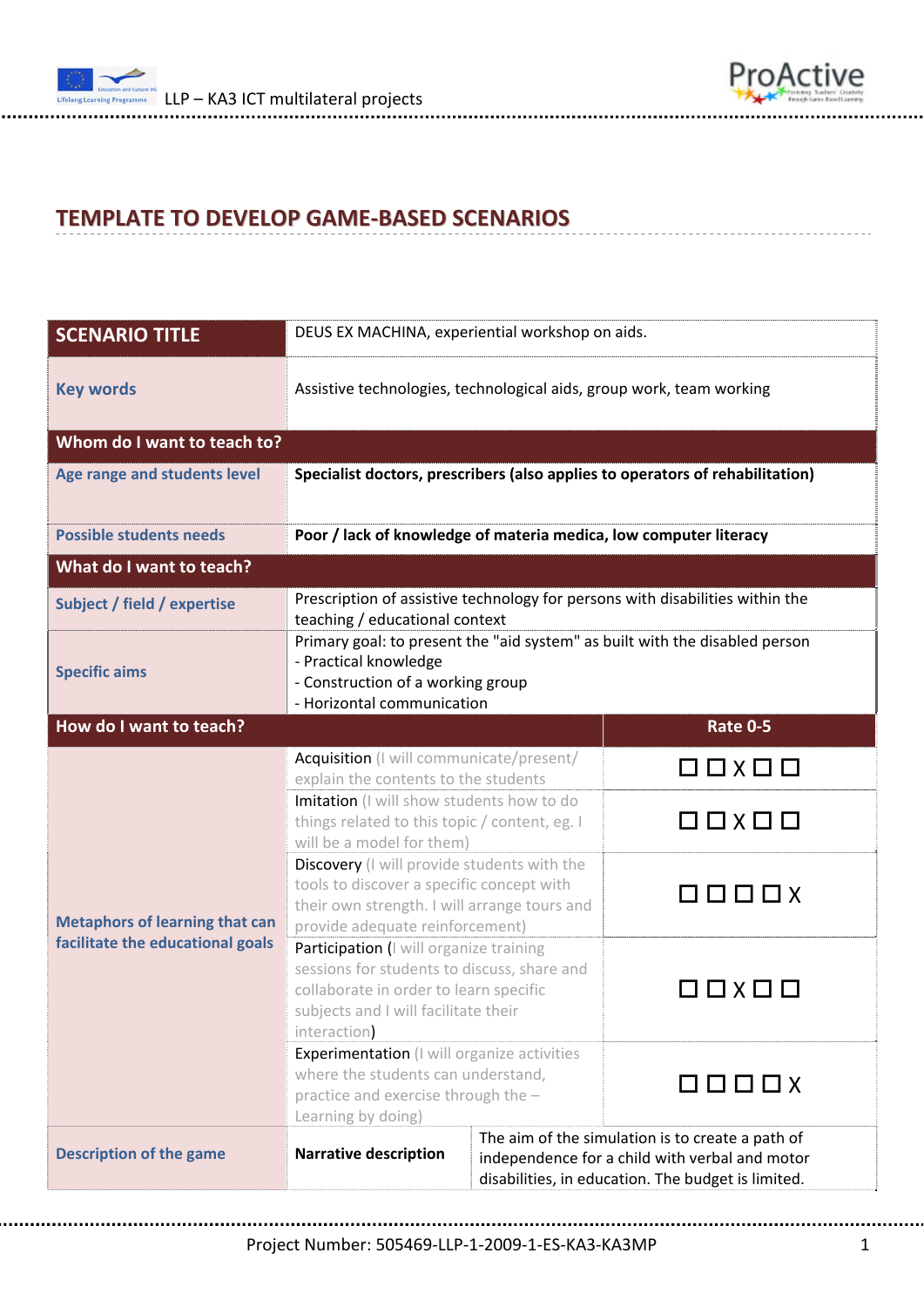

 $\frac{L_{\text{inter}}}{L_{\text{inter}}}$  LLP – KA3 ICT multilateral projects

|                                                                                                     |                                                                                                                                                                                                                                                                 | 5 characters: one specialist doctor with budget<br>problems; disabled pupil with his instances, the parent<br>of the pupil (with other instances), support teacher<br>(problems with achieving the objectives of the IEP);<br>therapist / expert aids with limited time and<br>availability.  |                                                                                                                                                                               |                                                                                           |  |
|-----------------------------------------------------------------------------------------------------|-----------------------------------------------------------------------------------------------------------------------------------------------------------------------------------------------------------------------------------------------------------------|-----------------------------------------------------------------------------------------------------------------------------------------------------------------------------------------------------------------------------------------------------------------------------------------------|-------------------------------------------------------------------------------------------------------------------------------------------------------------------------------|-------------------------------------------------------------------------------------------|--|
|                                                                                                     | Aims                                                                                                                                                                                                                                                            | system.                                                                                                                                                                                                                                                                                       | (Explicit) Put into practice what they learned during the<br>course on aids in terms of construction of the working<br>group and the complexity of prescribing the proper aid |                                                                                           |  |
|                                                                                                     |                                                                                                                                                                                                                                                                 | (Implicit) Comparison with reality very different from<br>the normal working environment.                                                                                                                                                                                                     |                                                                                                                                                                               |                                                                                           |  |
|                                                                                                     | <b>Rules</b>                                                                                                                                                                                                                                                    | Roles are assigned at random. Each character,<br>according to his characteristics, will have to maximize<br>the result without prevaricating over others.                                                                                                                                     |                                                                                                                                                                               |                                                                                           |  |
|                                                                                                     | <b>Challenges</b>                                                                                                                                                                                                                                               |                                                                                                                                                                                                                                                                                               |                                                                                                                                                                               |                                                                                           |  |
|                                                                                                     | Reward<br>system/feedback cycle                                                                                                                                                                                                                                 | The process follows a defined procedure and standards,<br>cyclic:<br>Listening to the needs - assessment - possible solution -<br>verification<br>The achievement of gratification is obtained through<br>levels: the group should pursue phased targets to<br>receive the customers demands. |                                                                                                                                                                               |                                                                                           |  |
|                                                                                                     |                                                                                                                                                                                                                                                                 |                                                                                                                                                                                                                                                                                               | <b>Learning venue</b>                                                                                                                                                         | <b>Estimated</b><br>time                                                                  |  |
| <b>Narrative description of</b><br>learning activities - step by<br>step organization and structure | Before the game: The game experience<br>takes place in a course that includes<br>lectures and practical workshops. Then the<br>experience that they will face during the<br>game will be described according to the<br>acquisition and participation metaphors. |                                                                                                                                                                                                                                                                                               | In class                                                                                                                                                                      | Several training<br>sessions                                                              |  |
|                                                                                                     | During the game: There are no narrative<br>elements besides the canvas and the<br>characters description                                                                                                                                                        |                                                                                                                                                                                                                                                                                               | In class / online                                                                                                                                                             | 4 sessions of 30<br>minutes each                                                          |  |
|                                                                                                     | After the game: Analysis of the experience<br>with first-person narrative by the<br>protagonist. Comments with the entire<br>group. Technical and psychological<br>supervision.                                                                                 |                                                                                                                                                                                                                                                                                               | In class                                                                                                                                                                      | At the end of<br>each game<br>session and at<br>the end of each<br>training<br>experience |  |
|                                                                                                     |                                                                                                                                                                                                                                                                 |                                                                                                                                                                                                                                                                                               |                                                                                                                                                                               |                                                                                           |  |